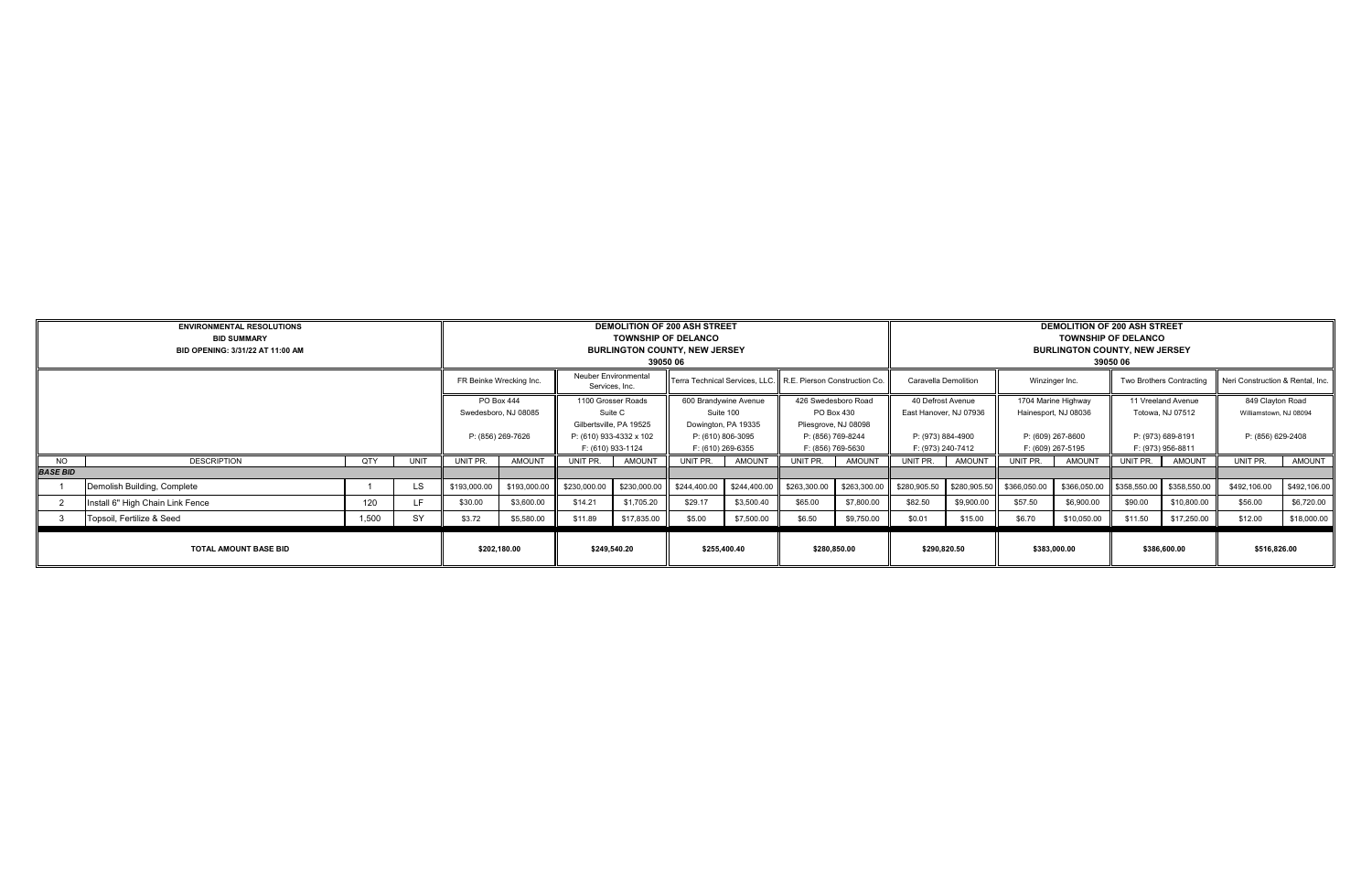|                                          | <b>ENVIRONMENTAL RESOLUTIONS</b><br><b>BID SUMMARY</b><br>BID OPENING: 3/31/22 AT 11:00 AM |                                       |           | <b>DEMOLITION OF 200 ASH STREET</b><br><b>TOWNSHIP OF DELANCO</b><br><b>BURLINGTON COUNTY, NEW JERSEY</b><br>39050 06 |                                     |                                        |                                            |                                         | <b>DEMOLITION OF 200 ASH STREET</b><br><b>TOWNSHIP OF DELANCO</b><br><b>BURLINGTON COUNTY, NEW JERSEY</b><br>39050 06 |                          |                                                 |                                        |                                                                |                          |               |                                                  |               |                                                     |               |
|------------------------------------------|--------------------------------------------------------------------------------------------|---------------------------------------|-----------|-----------------------------------------------------------------------------------------------------------------------|-------------------------------------|----------------------------------------|--------------------------------------------|-----------------------------------------|-----------------------------------------------------------------------------------------------------------------------|--------------------------|-------------------------------------------------|----------------------------------------|----------------------------------------------------------------|--------------------------|---------------|--------------------------------------------------|---------------|-----------------------------------------------------|---------------|
|                                          |                                                                                            | Brennan Brothers Contracting,<br>Inc. |           | AEi2, LLC                                                                                                             |                                     | All J's Services                       |                                            | <b>Booth Mechanical</b><br>Incorporated |                                                                                                                       | <b>Construct Connect</b> |                                                 | Delphi Contracting                     |                                                                | Folcher Associates Group |               | JPC Group, Inc.                                  |               |                                                     |               |
|                                          |                                                                                            |                                       |           |                                                                                                                       | 28 Maple St<br>Old Bridge, NJ 08857 |                                        | 300 S Lenola Road<br>Maple Shade, NJ 08052 |                                         | PO Box 384<br>Medford, NJ 08055                                                                                       |                          | 42 N Lippincott Avenue<br>Maple Shade, NJ 08052 |                                        | 30 Technology Parkway South<br>Suite 100<br>Norcross, GA 30092 |                          |               | 146 Blackwood-Barnsboro Road<br>Sewell, NJ 08080 |               | 228 Blackwood-Barnsboro Road<br>Blackwood, NJ 08012 |               |
|                                          |                                                                                            |                                       |           | P: (732) 360-9990<br>F: (732) 360-0806                                                                                |                                     | P: (609) 481-2122<br>F: (609) 481-2123 |                                            | P: (609) 929-4686                       |                                                                                                                       | P: (856) 252-7465        |                                                 | P: (800) 364-2059<br>F: (866) 570-8187 |                                                                | P: (856) 228-3600        |               | P: (856) 262-8521<br>F: (856) 232-2070           |               | P: (856) 232-0400<br>F: (856) 232-1243              |               |
| NO.                                      | DESCRIPTION                                                                                | QTY                                   | UNIT      | UNIT PR.                                                                                                              | <b>AMOUNT</b><br>UNIT PR.           |                                        | AMOUNT                                     | UNIT PR.                                | AMOUNT                                                                                                                | UNIT PR.                 | AMOUNT                                          | UNIT PR.                               | AMOUNT                                                         | UNIT PR.                 | AMOUNT        | UNIT PR.                                         | <b>AMOUNT</b> | UNIT PR.                                            | <b>AMOUNT</b> |
| <b>BASE BID</b>                          |                                                                                            |                                       |           |                                                                                                                       |                                     |                                        |                                            |                                         |                                                                                                                       |                          |                                                 |                                        |                                                                |                          |               |                                                  |               |                                                     |               |
|                                          | Demolish Building, Complete                                                                |                                       | <b>LS</b> | \$667,080.00                                                                                                          | \$667,080.00                        |                                        |                                            |                                         |                                                                                                                       |                          |                                                 |                                        |                                                                |                          |               |                                                  |               |                                                     |               |
|                                          | Install 6" High Chain Link Fence                                                           | 120                                   | LF.       | \$3.50                                                                                                                | \$420.00                            |                                        |                                            |                                         |                                                                                                                       |                          |                                                 |                                        |                                                                |                          |               |                                                  |               |                                                     |               |
| SY<br>Topsoil, Fertilize & Seed<br>1,500 |                                                                                            |                                       | \$5.00    | \$7,500.00                                                                                                            |                                     |                                        |                                            |                                         |                                                                                                                       |                          |                                                 |                                        |                                                                |                          |               |                                                  |               |                                                     |               |
| <b>TOTAL AMOUNT BASE BID</b>             |                                                                                            |                                       |           |                                                                                                                       | \$675,000.00                        |                                        | <b>NO BID</b>                              |                                         | <b>NO BID</b>                                                                                                         |                          | <b>NO BID</b>                                   |                                        | <b>NO BID</b>                                                  |                          | <b>NO BID</b> | <b>NO BID</b>                                    |               | <b>NO BID</b>                                       |               |